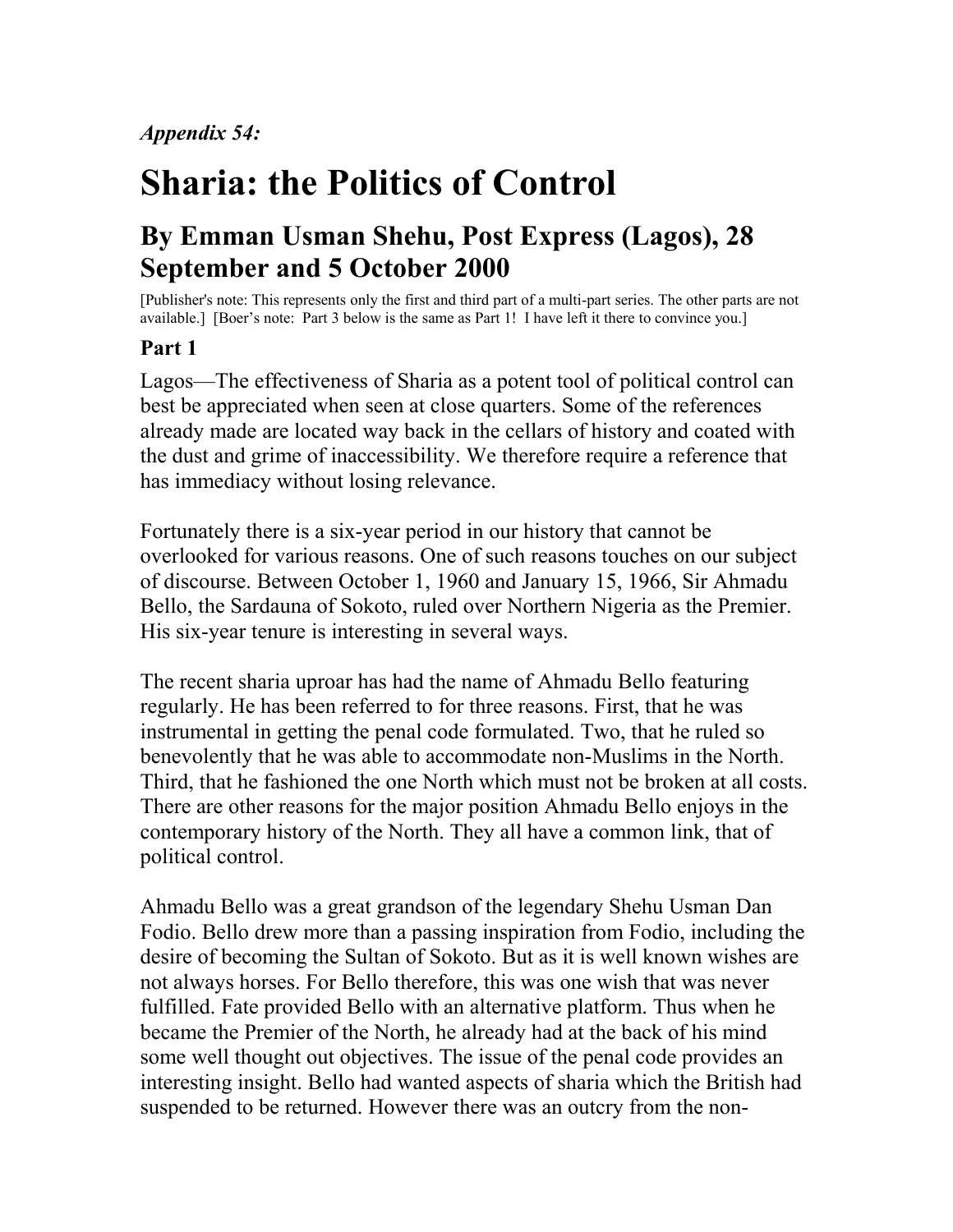Muslim community. It was a serious outcry. Ignoring it would mean serious crisis and possibly the break up of the North. He was therefore astute enough to realise that a short-term compromise was expedient.

The impression has been created by most commentators that Bello willingly agreed to the demand of the non-Muslims. It is not true. In fact it took some threat from the British before he backpedalled on enforcing total sharia. Professor Osuntokun makes a revealing reference to this issue in Power Broker, a biography on Sir Kashim Ibrahim, the governor of Northern Nigeria. Thus the penal code was given birth to as a compromise.

Bello did not have his way with making supreme sharia the law of the North, but his actions continued to betray the intention because of the absolute control it afforded him. He was astute enough to allow a handful of non-Muslims to rise to positions of prominence. This created the impression of an accommodating person. But it was a different matter when it came to relating to the non-Muslim communities.

A close reading of all the books written on Bello confirm that for him there was no difference between politics and religion. Hence, political campaigns were also an opportunity for proselytising. In this way several communities were converted by his mere pronouncing it. In the autobiography That We May Be One, Ambassador Jolly Tanko Yusuf makes the following observation: Sir Bello and his aides openly used religion for political purposes. So brazen was his abuse of office that toward the end of his life, Bello spent more time and effort 'Islamising' than as premier of Northern Nigeria and president of the Northern People's Congress. He used government planes, vehicles and other facilities openly and freely for his religious campaigns.

Yusuf goes on to add that some courageous members (of government) including myself, strongly criticised this misuse of government facilities. Even though we knew there was not much we could do, we felt we had to speak out as loyal citizens. The Sardauna of Sokoto even set up a secret committee after his return from the Middle East (a solid Islamic bloc) in 1964 to find alternative ways and means of Islamising the whole North. Thus was born the Jama'atu Nasril Islam (JNI, the People's Association). It is against this background that the recent pronouncements of the JNI under the auspices of Sultan Maccido should be considered.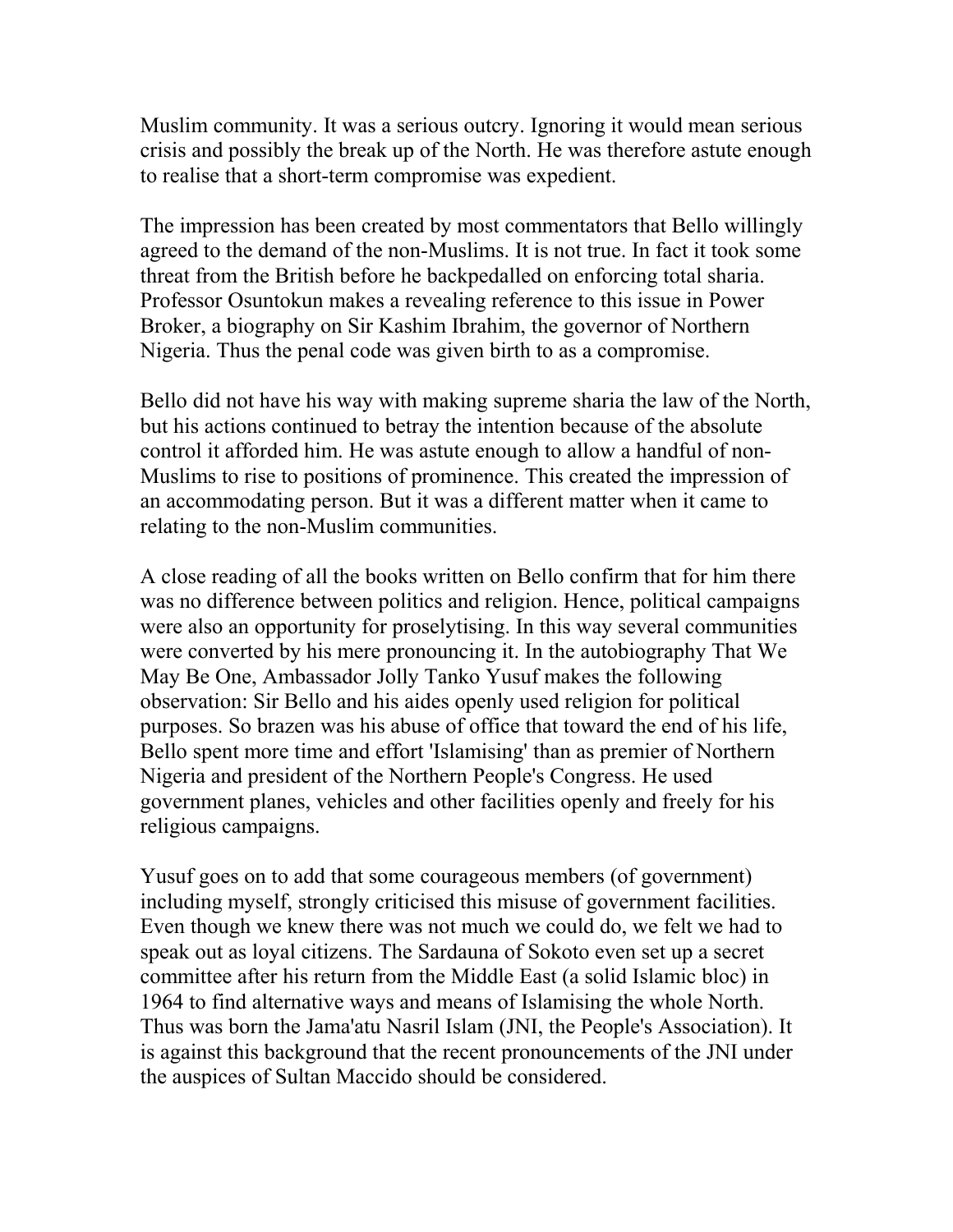I have quoted Yusuf a bit extensively because of his credibility. He was one of those that Bello artfully used to give a semblance of fairness in his handling of non-Muslims. Yusuf grew up in a Muslim family in the Middle Belt, but later became a Christian and rose to positions of prominence under Sardauna. After Sardauna's death he became Nigeria's ambassador to Germany, China, North Vietnam, Korea and Sierra-Leone. In the twilight of his years he has come to realise the extent to which people like him were hoodwinked and used in the name of the North. The desire to foist one religion all over the North did not die with Bello. In fact it has become a legacy bequeathed to most administrators, whether civilian or military, in several Northern states. Thus all the facilities of government are directed to this purpose.

In the realm of politics, Bello did not treat his political opponents with kids' gloves. The state apparatus was used against them. The emirs, chiefs as well as the native authority officials were all mobilised to deal with political opponents be they NEPU or UMBC followers. It was the standard operation for NEPU followers to be arraigned before alkali courts on trumped up charges. Some were able to wriggle out by denying that they were not Muslims. Since what operated then was not supreme sharia, they were able to get away with it. Today, with such loopholes plugged by Sani Ahmed and his co-travellers, there would be no means of escape.

Thus by manipulating sharia, Ahmadu Bello was able to control and create a Northern identity and solidarity which in reality was a continuation of the 1804 project started by his great grandfatther. By instilling the fear of Southern domination in the minds of most Northerners, he was able to present himself as the defender of the North. Unfortunately like the Habe rulers before them, and like Obasanjo today, several Northerners especially non- Muslims were so naive that they were hoodwinked. They failed to see the sleight-of-hand which was using sharia to create a political and religious kingdom for the feudal class. The current rumbling in the North amongst the Middle-Belters and the non-Muslims from the upper North, is because of the understanding and discernment brought about by the marginalisation which they have suffered over the years in the name of one Islamic North.

**==========xxxx**

## **Part 3** xxxx

The effectiveness of Sharia as a potent tool of political control can best be appreciated when seen at close quarters. Some of the references already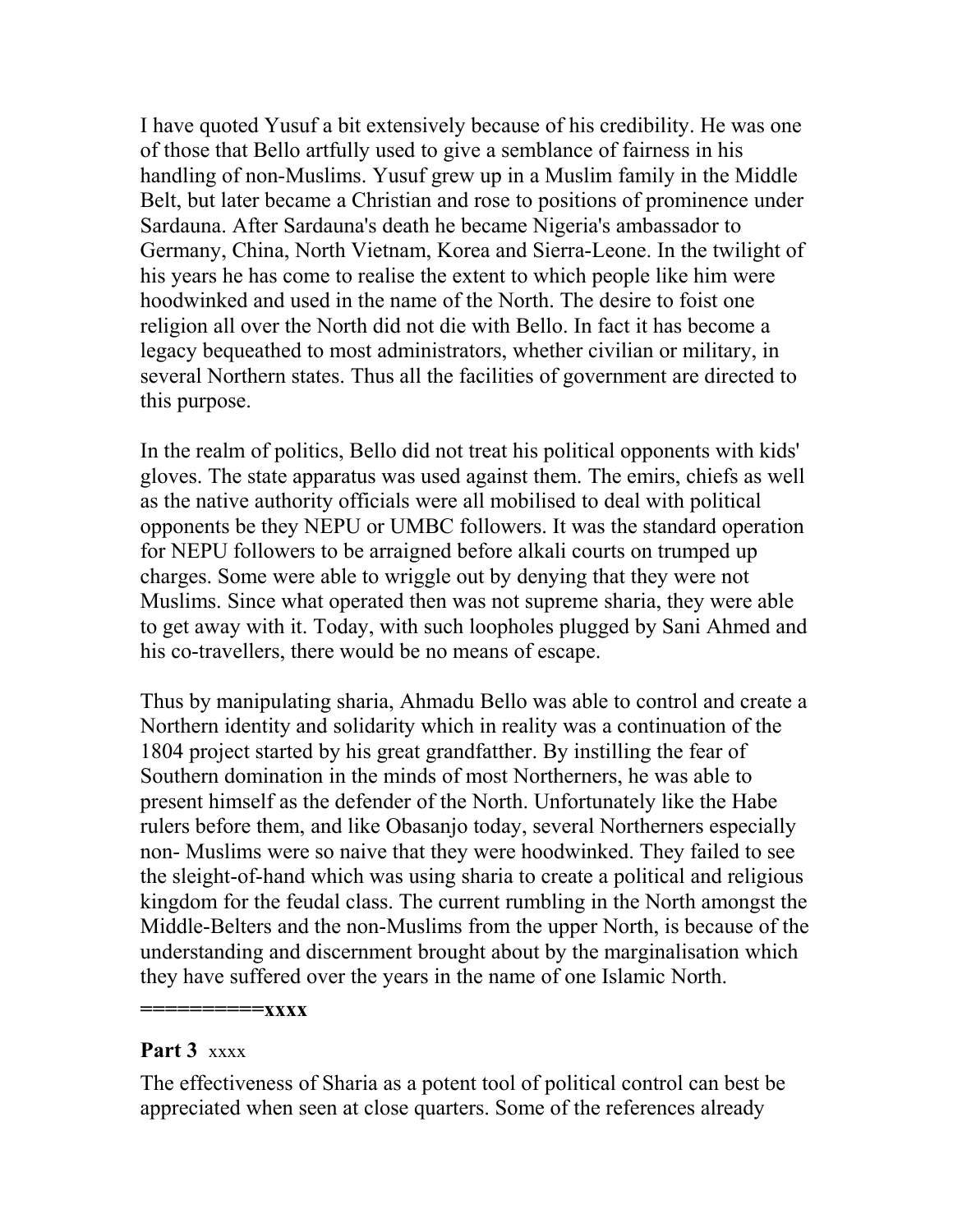made are located way back in the cellars of history and coated with the dust and grime of inaccessibility.

We therefore require a reference that has immediacy without losing relevance. Fortunately there is a six-year period in our history that cannot be overlooked for various reasons. One of such reasons touches on our subject of discourse. Between October 1, 1960 and January 15, 1966, Sir Ahmadu Bello, the Sardauna of Sokoto, ruled over Northern Nigeria as the Premier. His six-year tenure is interesting in several ways.

The recent sharia uproar has had the name of Ahmadu Bello featuring regularly. He has been referred to for three reasons. First, that he was instrumental in getting the penal code formulated. Two, that he ruled so benevolently that he was able to accommodate non-Muslims in the North. Third, that he fashioned the one North which must not be broken at all costs. There are other reasons for the major position Ahmadu Bello enjoys in the contemporary history of the North. They all have a common link, that of political control.

Ahmadu Bello was a great grandson of the legendary Shehu Usman Dan Fodio. Bello drew more than a passing inspiration from Fodio, including the desire of becoming the Sultan of Sokoto. But as it is well known wishes are not always horses. For Bello therefore, this was one wish that was never fulfilled. Fate provided Bello with an alternative platform. Thus when he became the Premier of the North, he already had at the back of his mind some well thought out objectives. The issue of the penal code provides an interesting insight. Bello had wanted aspects of sharia which the British had suspended to be returned. However there was an outcry from the non-Muslim community. It was a serious outcry. Ignoring it would mean serious crisis and possibly the break up of the North. He was therefore astute enough to realise that a short-term compromise was expedient.

The impression has been created by most commentators that Bello willingly agreed to the demand of the non-Muslims. It is not true. In fact it took some threat from the British before he backpedalled on enforcing total sharia. Professor Osuntokun makes a revealing reference to this issue in Power Broker, a biography on Sir Kashim Ibrahim, the governor of Northern Nigeria. Thus the penal code was given birth to as a compromise.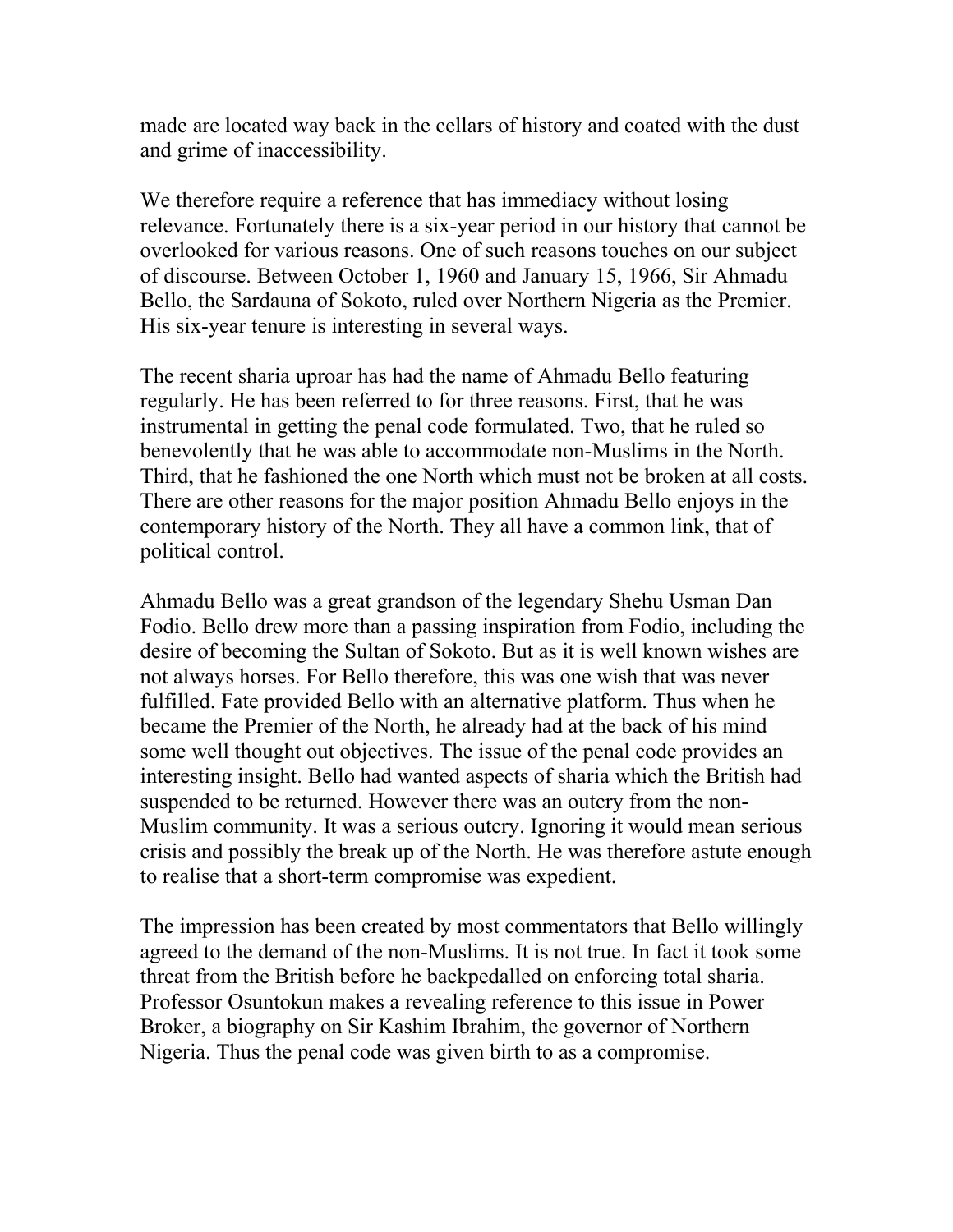Bello did not have his way with making supreme sharia the law of the North, but his actions continued to betray the intention because of the absolute control it afforded him. He was astute enough to allow a handful of non-Muslims to rise to positions of prominence. This created the impression of an accommodating person. But it was a different matter when it came to relating to the non-Muslim communities.

A close reading of all the books written on Bello confirm that for him there was no difference between politics and religion. Hence, political campaigns were also an opportunity for proselytising. In this way several communities were converted by his mere pronouncing it. In the autobiography, That We May Be One, Ambassador Jolly Tanko Yusuf makes the following observation: Sir Bello and his aides openly used religion for political purposes. So brazen was his abuse of office that toward the end of his life, Bello spent more time and effort 'Islamising' than as premier of Northern Nigeria and president of the Northern People's Congress. He used government planes, vehicles and other facilities openly and freely for his religious campaigns. Yusuf goes on to add that some courageous members (of government) including myself, strongly criticised this misuse of government facilities. Even though we knew there was not much we could do, we felt we had to speak out as loyal citizens. The Sardauna of Sokoto even set up a secret committee after his return from the Middle East (a solid Islamic bloc) in 1964 to find alternative ways and means of Islamising the whole North. Thus was born the Jama'atu Nasril Islam (JNI, the People's Association). It is against this background that the recent pronouncements of the JNI under the auspices of Sultan Maccido should be considered. I have quoted Yusuf a bit extensively because of his credibility. He was one of those that Bello artfully used to give a semblance of fairness in his handling of non-Muslims. Yusuf grew up in a Muslim family in the Middle Belt, but later became a Christian and rose to positions of prominence under Sardauna. After Sardauna's death he became Nigeria's ambassador to Germany, China, North Vietnam, Korea and Sierra-Leone. In the twilight of his years he has come to realise the extent to which people like him were hoodwinked and used in the name of the North. The desire to foist one religion all over the North did not die with Bello. In fact it has become a legacy bequeathed to most administrators, whether civilian or military, in several Northern states. Thus all the facilities of government are directed to this purpose.